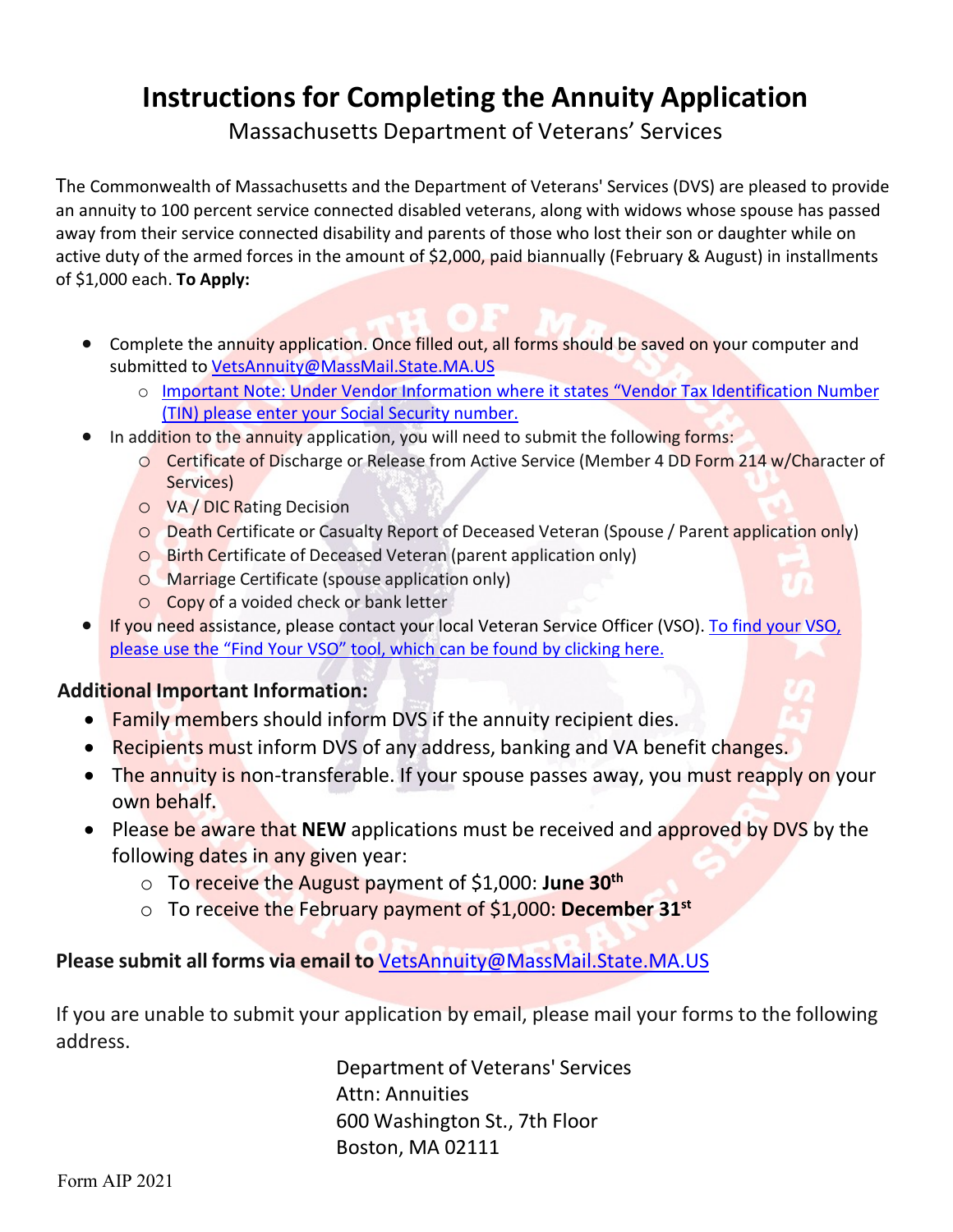

### **APPLICATION for ANNUITY**

|  |  |  | Massachusetts General Laws, Chapter 115, Section 6A, 6B, and 6C |  |
|--|--|--|-----------------------------------------------------------------|--|
|--|--|--|-----------------------------------------------------------------|--|

| 1. Annuity Category Check one: <b>Q</b> -Blind, paraplegic, or 100% Disabled Veteran (All cases must be service connected)                                                                                                                                                                                                                                                                                                                                                                                                                                                                                                                                                                                                                                                                                                                                                                   |
|----------------------------------------------------------------------------------------------------------------------------------------------------------------------------------------------------------------------------------------------------------------------------------------------------------------------------------------------------------------------------------------------------------------------------------------------------------------------------------------------------------------------------------------------------------------------------------------------------------------------------------------------------------------------------------------------------------------------------------------------------------------------------------------------------------------------------------------------------------------------------------------------|
| <b>T</b> -Parents of Certain Deceased Veterans (Death must have been while on active duty)                                                                                                                                                                                                                                                                                                                                                                                                                                                                                                                                                                                                                                                                                                                                                                                                   |
| <b>I</b> -Unremarried Spouses of Certain Deceased Veterans (Death must be service-connected)                                                                                                                                                                                                                                                                                                                                                                                                                                                                                                                                                                                                                                                                                                                                                                                                 |
| 2. Applicant's                                                                                                                                                                                                                                                                                                                                                                                                                                                                                                                                                                                                                                                                                                                                                                                                                                                                               |
| Full Name: Last, First, Middle Initial                                                                                                                                                                                                                                                                                                                                                                                                                                                                                                                                                                                                                                                                                                                                                                                                                                                       |
|                                                                                                                                                                                                                                                                                                                                                                                                                                                                                                                                                                                                                                                                                                                                                                                                                                                                                              |
|                                                                                                                                                                                                                                                                                                                                                                                                                                                                                                                                                                                                                                                                                                                                                                                                                                                                                              |
| <u> 1989 - Johann Barn, mars ann an t-Amhain Aonaich an t-Aonaich an t-Aonaich an t-Aonaich an t-Aonaich an t-Aon</u><br>City/Town, State, Zip Code                                                                                                                                                                                                                                                                                                                                                                                                                                                                                                                                                                                                                                                                                                                                          |
| Telephone: Social Security: Social Security:                                                                                                                                                                                                                                                                                                                                                                                                                                                                                                                                                                                                                                                                                                                                                                                                                                                 |
| Email Address: No. 2014 19:30 and 20:30 and 20:30 and 20:30 and 20:30 and 20:30 and 20:30 and 20:30 and 20:30 and 20:30 and 20:30 and 20:30 and 20:30 and 20:30 and 20:30 and 20:30 and 20:30 and 20:30 and 20:30 and 20:30 an                                                                                                                                                                                                                                                                                                                                                                                                                                                                                                                                                                                                                                                               |
| 3. Veteran's                                                                                                                                                                                                                                                                                                                                                                                                                                                                                                                                                                                                                                                                                                                                                                                                                                                                                 |
| Full Name (If different from Above): Last, First, Middle Initial                                                                                                                                                                                                                                                                                                                                                                                                                                                                                                                                                                                                                                                                                                                                                                                                                             |
| Date of Birth: Month Day Year Social Security Number:                                                                                                                                                                                                                                                                                                                                                                                                                                                                                                                                                                                                                                                                                                                                                                                                                                        |
|                                                                                                                                                                                                                                                                                                                                                                                                                                                                                                                                                                                                                                                                                                                                                                                                                                                                                              |
| Period of Active Service: From:<br>$To: \begin{tabular}{ c c c } \hline \quad \quad & \quad \quad & \quad \quad \\ \hline \end{tabular}$                                                                                                                                                                                                                                                                                                                                                                                                                                                                                                                                                                                                                                                                                                                                                     |
| Year<br>Month Day<br>Year<br>Month Day                                                                                                                                                                                                                                                                                                                                                                                                                                                                                                                                                                                                                                                                                                                                                                                                                                                       |
| Character of Service (Type of Discharge): Select One                                                                                                                                                                                                                                                                                                                                                                                                                                                                                                                                                                                                                                                                                                                                                                                                                                         |
|                                                                                                                                                                                                                                                                                                                                                                                                                                                                                                                                                                                                                                                                                                                                                                                                                                                                                              |
| City/State                                                                                                                                                                                                                                                                                                                                                                                                                                                                                                                                                                                                                                                                                                                                                                                                                                                                                   |
|                                                                                                                                                                                                                                                                                                                                                                                                                                                                                                                                                                                                                                                                                                                                                                                                                                                                                              |
| The following additional forms shall be filed with this application:<br>Certificate of Discharge or Release from Active Service (Member 4 DD Form 214 w/Character of Services)<br>$\bullet$<br>Request for Verification of Taxation reporting form (W-9) and Direct Deposit Form (EFT)<br>$\bullet$<br><b>VA Rating Decision</b><br>$\bullet$<br>Death Certificate or Casualty Report of Deceased Veteran<br>$\bullet$<br>Birth Certificate of Deceased Veteran (parent application only)<br>$\bullet$<br>Marriage Certificate (spouse application only)<br>$\bullet$<br>VA/DIC Rating Decision (spouse applicant only)<br>$\bullet$<br>Please be aware that NEW applications for August payment must be received and approved by DVS by June 30 <sup>th</sup> and<br>$\bullet$<br>for February payment must be received and approved by DVS by December 31 <sup>st</sup> in any given year. |
| The law provides severe penalties, which include fine or imprisonment or both, for the willful submission of any statement or evidence<br>of a material fact, knowing it to be false or for the fraudulent acceptance of any payment to which you are not entitled. Further, I hereby<br>authorize access to the U.S. Department of Veterans Affairs information or records to verify information provided in this application<br>and in support of this request.                                                                                                                                                                                                                                                                                                                                                                                                                            |
| Date<br><b>Signature</b>                                                                                                                                                                                                                                                                                                                                                                                                                                                                                                                                                                                                                                                                                                                                                                                                                                                                     |

Pursuant to the Federal Privacy Act of 1974, you are hereby notified that disclosure of your social security number is mandatory. Disclosure of the social security number is required<br>pursuant to 38 CFR §1.575(b), 108 CMR 4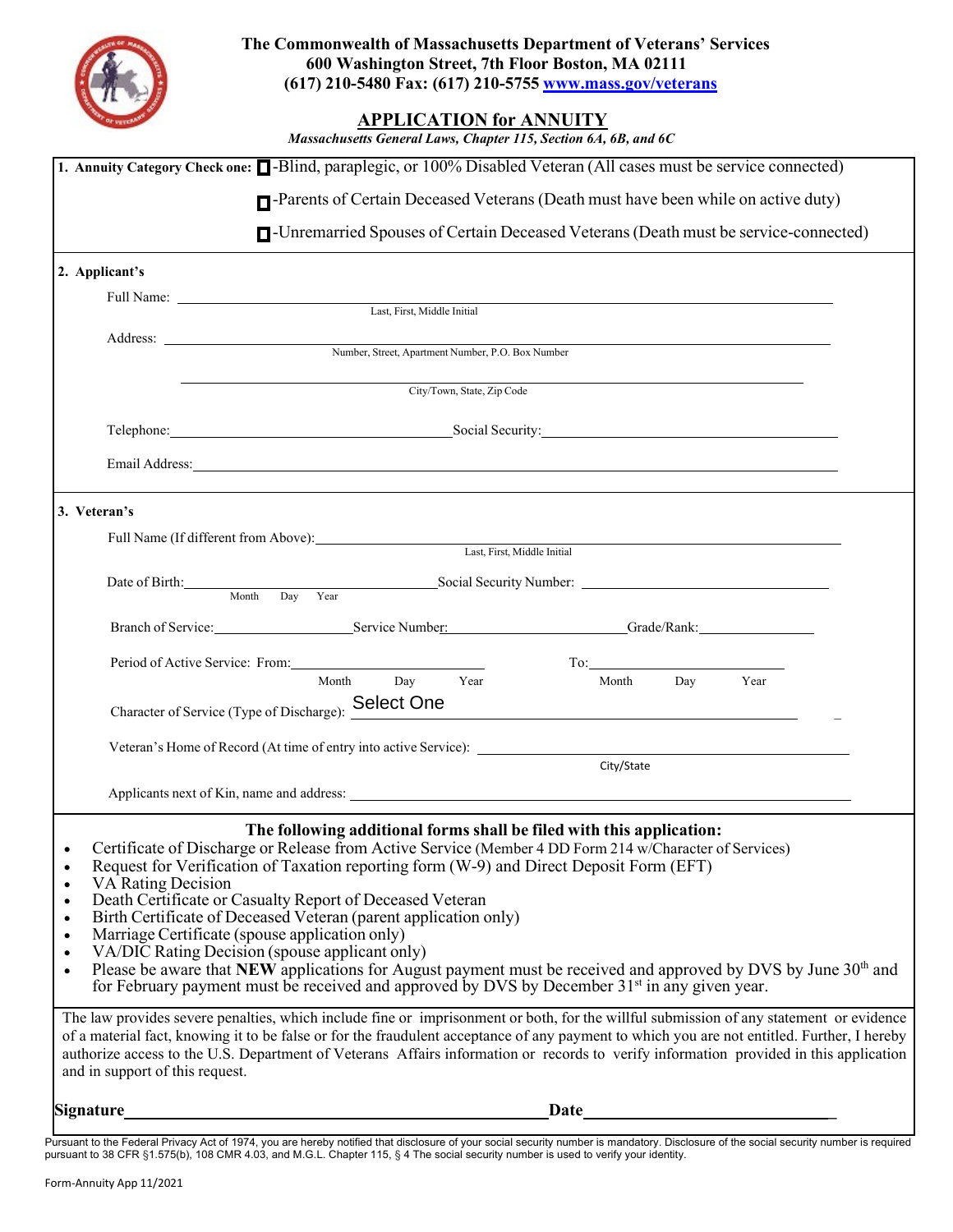Please print or type **Please print or type**

the IRS of such payments under certain

### **Request for Taxpayer Identification Number and Certification**

**DVS STAFF ONLY VET#**

**Name** ( List legal name, if joint names, list first & circle the name of the person whose TIN you enter in Part I-**See Specific Instruction** on page 2)

| <b>Business name, if different from above. (See Specific Instruction on page 2)</b>                                                                                                                                                                                                                                                                                                                                                                                                 |                                                                                                                                                                                                                                                    |                                                  |                                                                                                                                                                                                                                                                                                                                                                                                                                                                                                                                                                                                                       |
|-------------------------------------------------------------------------------------------------------------------------------------------------------------------------------------------------------------------------------------------------------------------------------------------------------------------------------------------------------------------------------------------------------------------------------------------------------------------------------------|----------------------------------------------------------------------------------------------------------------------------------------------------------------------------------------------------------------------------------------------------|--------------------------------------------------|-----------------------------------------------------------------------------------------------------------------------------------------------------------------------------------------------------------------------------------------------------------------------------------------------------------------------------------------------------------------------------------------------------------------------------------------------------------------------------------------------------------------------------------------------------------------------------------------------------------------------|
| $\Box$ Individual/Sole proprietor<br>Check the appropriate box:                                                                                                                                                                                                                                                                                                                                                                                                                     | $\Box$ Corporation                                                                                                                                                                                                                                 | $\Box$ Partnership                               |                                                                                                                                                                                                                                                                                                                                                                                                                                                                                                                                                                                                                       |
| Legal Address: number, street, and apt. or suite no.                                                                                                                                                                                                                                                                                                                                                                                                                                |                                                                                                                                                                                                                                                    | suite no.                                        | Remittance Address: if different from legal address number, street, and apt. or                                                                                                                                                                                                                                                                                                                                                                                                                                                                                                                                       |
| City, state and ZIP code                                                                                                                                                                                                                                                                                                                                                                                                                                                            |                                                                                                                                                                                                                                                    | City, state and ZIP code                         |                                                                                                                                                                                                                                                                                                                                                                                                                                                                                                                                                                                                                       |
| Phone # (                                                                                                                                                                                                                                                                                                                                                                                                                                                                           | Fax # $($                                                                                                                                                                                                                                          | Email address:                                   |                                                                                                                                                                                                                                                                                                                                                                                                                                                                                                                                                                                                                       |
| Part I   Taxpayer Identification Number (TIN)                                                                                                                                                                                                                                                                                                                                                                                                                                       |                                                                                                                                                                                                                                                    |                                                  |                                                                                                                                                                                                                                                                                                                                                                                                                                                                                                                                                                                                                       |
| Enter your TIN in the appropriate box. For individuals, this is your social<br>security number (SSN). However, for a resident alien, sole proprietor, or<br>disregarded entity, see the Part I instruction on<br>page 2. For other entities, it is your employer identification number (EIN). If<br>you do not have a number, see How to get a TIN on page 2.<br>Note: If the account is in more than one name, see the chart on page 2 for<br>guidelines on whose number to enter. |                                                                                                                                                                                                                                                    |                                                  | <b>Social security number</b><br>OR<br><b>Employer identification number</b>                                                                                                                                                                                                                                                                                                                                                                                                                                                                                                                                          |
|                                                                                                                                                                                                                                                                                                                                                                                                                                                                                     |                                                                                                                                                                                                                                                    |                                                  |                                                                                                                                                                                                                                                                                                                                                                                                                                                                                                                                                                                                                       |
| <b>Vendors:</b>                                                                                                                                                                                                                                                                                                                                                                                                                                                                     |                                                                                                                                                                                                                                                    |                                                  | <b>DUNS</b>                                                                                                                                                                                                                                                                                                                                                                                                                                                                                                                                                                                                           |
| Dunn and Bradstreet Universal Numbering System (DUNS)                                                                                                                                                                                                                                                                                                                                                                                                                               |                                                                                                                                                                                                                                                    |                                                  |                                                                                                                                                                                                                                                                                                                                                                                                                                                                                                                                                                                                                       |
| <b>Part II</b> Certification                                                                                                                                                                                                                                                                                                                                                                                                                                                        |                                                                                                                                                                                                                                                    |                                                  |                                                                                                                                                                                                                                                                                                                                                                                                                                                                                                                                                                                                                       |
| I am no longer subject to backup withholding, and<br><b>3.</b> I am an U.S. person (including an U.S. resident alien).<br>Commission requirements.<br>because you have failed to report all interest and dividends on your tax return. For real estate transactions, item 2 does not apply.                                                                                                                                                                                         |                                                                                                                                                                                                                                                    |                                                  | 2. I am not subject to backup withholding because: (a) I am exempt from backup withholding, or (b) I have not been notified by the Internal Revenue<br>Services (IRS) that I am subject to backup withholding as a result of a failure to report all interest or dividends, or (c) the IRS has notified me that<br>4. I am currently a Commonwealth of Massachusetts's state employee: (check one): No___Yes_____If yes, in compliance with the State Ethics<br>Certification instructions: You must cross out item 2 above if you have been notified by the IRS that you are currently subject to backup withholding |
| Sign<br>Authorized Signature ▶<br>Here                                                                                                                                                                                                                                                                                                                                                                                                                                              |                                                                                                                                                                                                                                                    |                                                  | Date $\blacktriangleright$                                                                                                                                                                                                                                                                                                                                                                                                                                                                                                                                                                                            |
| <b>Purpose of Form</b><br>A person who is required to file an information<br>return with the IRS must get your correct<br>taxpayer identification number (TIN) to report, for                                                                                                                                                                                                                                                                                                       | conditions. This is called "backup withholding."<br>Payments that may be subject to backup<br>withholding include interest, dividends, broker and<br>barter exchange transactions, rents, royalties,<br>nonemployee pay, and certain payments from |                                                  | 5. You do not certify to the requester that you are<br>not subject to backup withholding under 4 above<br>(for reportable interest and dividend accounts<br>opened after 1983 only).                                                                                                                                                                                                                                                                                                                                                                                                                                  |
| example, income paid to you, real estate<br>transactions, mortgage interest you paid,<br>acquisition or debt, or contributions you made to<br>an IRA.                                                                                                                                                                                                                                                                                                                               | fishing boat operators. Real estate transactions<br>are not subject to backup withholding.                                                                                                                                                         |                                                  | Certain payees and payments are exempt from<br>backup withholding. See the Part II instructions<br>on page 2.                                                                                                                                                                                                                                                                                                                                                                                                                                                                                                         |
| Use Form W-9 only if you are a U.S. person                                                                                                                                                                                                                                                                                                                                                                                                                                          | the proper certifications, and report all your                                                                                                                                                                                                     | If you give the requester your correct TIN, make | <b>Penalties</b>                                                                                                                                                                                                                                                                                                                                                                                                                                                                                                                                                                                                      |
| (including a resident alien), to give your correct<br>TIN to the person requesting it (the requester)<br>and, when applicable, to:                                                                                                                                                                                                                                                                                                                                                  | taxable interest and dividends on your tax return,<br>payments you receive will not be subject to<br>backup withholding. Payments you receive will<br>be subject to backup withholding if:                                                         |                                                  | Failure to furnish TIN. If you fail to furnish your<br>correct TIN to a requester, you are subject to a<br>penalty of \$50 for each such failure unless your                                                                                                                                                                                                                                                                                                                                                                                                                                                          |
| 1. Certify the TIN you are giving is correct (or<br>you are waiting for a number to be issued).                                                                                                                                                                                                                                                                                                                                                                                     | 1. You do not furnish your TIN to the                                                                                                                                                                                                              |                                                  | failure is due to reasonable cause and not to<br>willful neglect.                                                                                                                                                                                                                                                                                                                                                                                                                                                                                                                                                     |
| Certify you are not subject to backup<br>2.<br>withholding<br>If you are a foreign person, use the                                                                                                                                                                                                                                                                                                                                                                                  | requester, or<br>2. You do not certify your TIN when required<br>(see the Part II instructions on page 2 for<br>details), or                                                                                                                       |                                                  | Civil penalty for false information with respect<br>to withholding. If you make a false statement<br>with no reasonable basis that results in no backup<br>withholding, you are subject to a \$500 penalty.                                                                                                                                                                                                                                                                                                                                                                                                           |
| appropriate Form W-8. See Pub 515,<br>Withholding of Tax on Nonresident Aliens and<br>Foreign Corporations.                                                                                                                                                                                                                                                                                                                                                                         | 3. The IRS tells the requester that you furnished<br>an incorrect TIN, or                                                                                                                                                                          |                                                  | Criminal penalty for falsifying information.<br>Willfully falsifying certifications or affirmations<br>may subject you to criminal penalties including                                                                                                                                                                                                                                                                                                                                                                                                                                                                |
| What is backup withholding? Persons making<br>certain payments to you must withhold a<br>designated percentage, currently 28% and pay to                                                                                                                                                                                                                                                                                                                                            | 4. The IRS tells you that you are subject to<br>backup withholding because you did not                                                                                                                                                             | report all your interest and dividends only), or | fines and/or imprisonment.<br><b>Misuse of TINs.</b> If the requester discloses or uses<br>TIMe in violetion of Fogland love the                                                                                                                                                                                                                                                                                                                                                                                                                                                                                      |

TINs in violation of Federal law, the requester may be subject to civil and criminal penalties.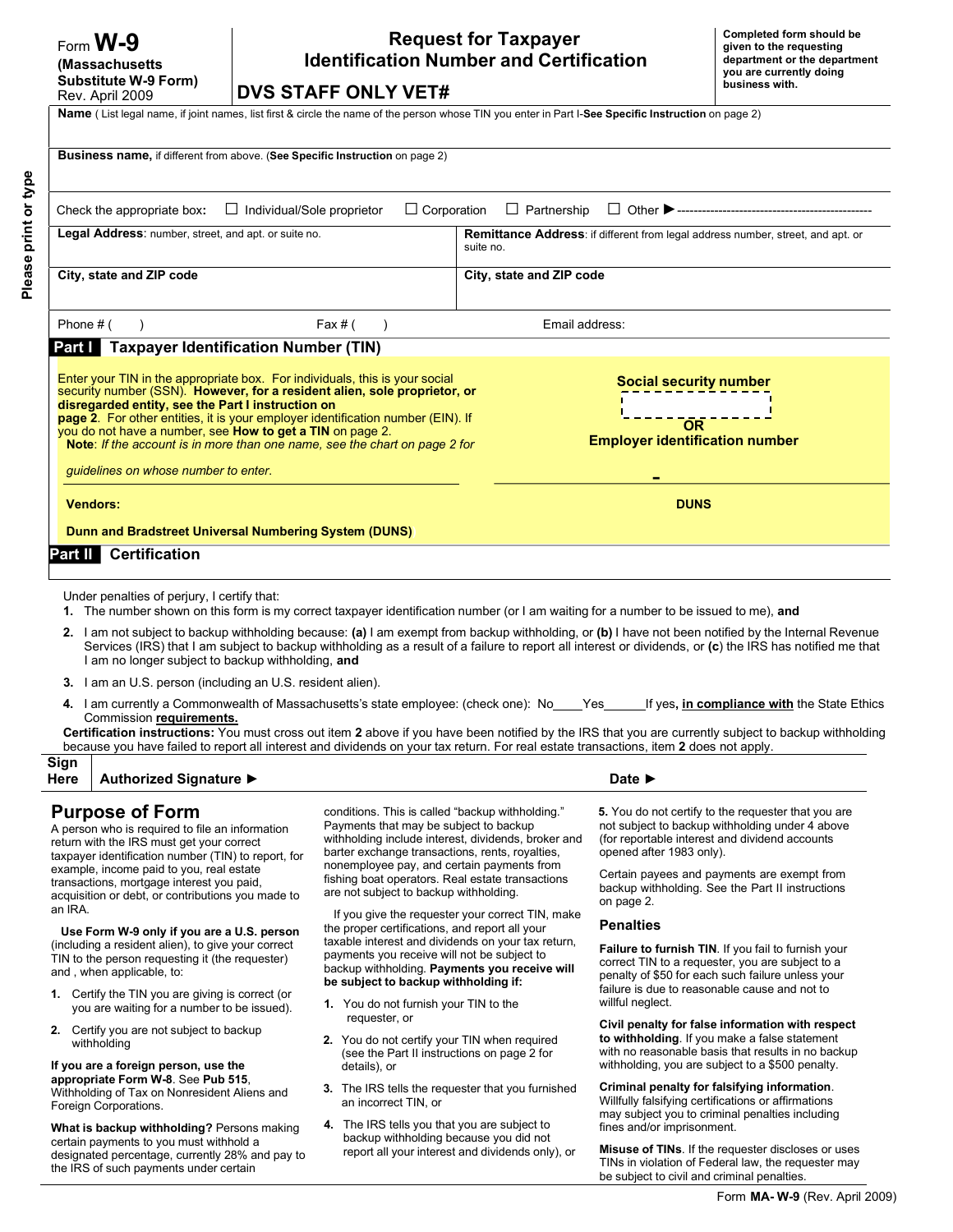## **Specific Instructions**

**Name**. If you are an individual, you must generally enter the name shown on your social security card. However, if you have changed your last name, for instance, due to marriage without informing the Social Security Administration of the name change, enter your first name, the last name shown on your social security card, and your new last name.

If the account is in joint names, list first and then circle the name of the person or entity whose number you enter in Part I of the form.

**Sole proprietor**. Enter your **individual** name as shown on your social security card on the "Name" line. You may enter your business, trade, or "doing business as (DBA)" name on the "Business name" line.

**Limited liability company (LLC)**. If you are a single-member LLC (including a foreign LLC with a domestic owner) that is disregarded as an entity separate from its owner under Treasury regulations section 301.7701-3, **enter the owner's name on the "Name" line**. Enter the LLC's name on the "Business name" line.

**Caution**: *A disregarded domestic entity that has a foreign owner must use the appropriate Form W-8*.

*Other entities*. Enter your business name as shown on required Federal tax documents on the "Name" line. This name should match the name shown on the charter or other legal document creating the entity. You may enter any business, trade, or DBA name on the "Business name" line.

#### **Part I - Taxpayer Identification Number (TIN)**

#### **Enter your TIN in the appropriate box.**

If you are a **resident alien** and you do not have and are not eligible to get an SSN, your TIN is your IRS individual taxpayer identification number (ITIN). Enter it in the social security number box. If you do not have an ITIN, see **How to get a TIN** below.

If you are a **sole proprietor** and you have an EIN, you may enter either your SSN or EIN. However, the IRS prefers that you use your SSN.

If you are an **LLC** that is **disregarded as an entity** separate from its owner (see *Limited liability company (LLC)* above), and are owned by an individual, enter your SSN (or "pre-LLC" EIN, if desired). If the owner of a disregarded LLC is a corporation, partnership, etc., enter the owner's EIN.

**Note**: *See the chart on this page for further clarification of name and TIN combinations.*

**How to get a TIN**. If you do not have a TIN, apply for one immediately. To apply for an SSN, get **Form SS-5**, Application for a Social Security Card, from your local Social Security Administration office. Get **Form W-7**, Application for IRS Individual Taxpayer Identification Number, to apply for an ITIN or **Form SS-4**, Application for Employer Identification Number, to apply for an EIN. You can get Forms W-7 and SS-4 from the IRS by calling 1-800-TAX-FORM (1-800-829- 3676) or from the IRS's Internet Web Site **[www.irs.gov](http://www.irs.gov/)**.

If you do not have a TIN, write "Applied For" in the space for the TIN, sign and date the form, and give it to the requester. For interest and dividend payments, and certain payments made with respect to readily tradable instruments, generally you will have 60 days to get a TIN and give it to the requester before you are subject to backup withholding on payments.

The 60-day rule does not apply to other types of payments. You will be subject to backup withholding on all such payments until you provide your TIN to the requester.

**Note**: *Writing "Applied For" means that you have already applied for a TIN or that you intend to apply for one soon.*

### **Part II - Certification**

To establish to the paying agent that your TIN is correct or you are a U.S. person, or resident alien, sign Form W-9.

For a joint account, only the person whole TIN is shown in Part I should sign (when required).

Real estate transactions**.** You must sign the certification. You may cross out item  $\tilde{2}$  of the certification.

#### **Dunn and Bradstreet Universal Numbering System (DUNS) number requirement –**

The United States Office of Management and Budget (OMB) requires all vendors that receive federal grant funds have their DUNS number recorded with and subsequently reported to the granting agency. If a contractor has multiple DUNS numbers the contractor should provide the primary number listed with the Federal government's Central Contractor Registration (CCR) a[t /www.ccr.gov .](http://www.ccr.gov/) Any entity that does not have a DUNS number can apply for one online at <http://www.dnb.com/us/> under the DNB D-U-N Number Tab.

### **Privacy Act Notice**

Section 6109 of the Internal Revenue Code requires you to give your correct TIN to persons who must file information returns with the IRS to report interest, dividends, and certain other income paid to you, mortgage interest you paid, the acquisition or abandonment of secured property, cancellation of debt, or contributions you made to an IRA or MSA. The IRS uses the numbers for identification purposes and to help verify the accuracy of your tax return. The IRS may also provide this information to the Department of Justice for civil and criminal litigation, and to cities, states, and the District of Columbia to carry out their tax laws

You must provide your TIN whether or not you are required to file a tax return. Payers must generally withhold a designated percentage, currently 28% of taxable interest, dividend, and certain other payments to a payee who does not give a TIN to a payer. Certain penalties may also apply.

### **What Name and Number to Give the Requester**

|            | For this type of account:                                                                 | Give name and SSN of:                                                                                                                 |  |  |  |  |
|------------|-------------------------------------------------------------------------------------------|---------------------------------------------------------------------------------------------------------------------------------------|--|--|--|--|
| 1.<br>2.   | Individual<br>Two or more<br>individuals (joint<br>account)                               | The individual<br>The actual owner of the<br>account or, if combined<br>funds, the first<br>individual on the<br>account <sup>1</sup> |  |  |  |  |
| 3.         | Custodian account of<br>a minor (Uniform Gift<br>to Minors Act)                           | The minor $2$                                                                                                                         |  |  |  |  |
| 4.         | a. The usual<br>revocable savings<br>trust (grantor is<br>also trustee)                   | The grantor-trustee $1$                                                                                                               |  |  |  |  |
|            | b. So-called trust<br>account that is not<br>a legal or valid<br>trust under state<br>law | The actual owner 1                                                                                                                    |  |  |  |  |
| 5.         | Sole proprietorship                                                                       | The owner $3$                                                                                                                         |  |  |  |  |
|            |                                                                                           |                                                                                                                                       |  |  |  |  |
|            | For this type of account:                                                                 | Give name and EIN of:                                                                                                                 |  |  |  |  |
| 6.<br>7.   | Sole proprietorship<br>A valid trust, estate, or<br>pension trust                         | The owner $3$<br>Legal entity <sup>4</sup>                                                                                            |  |  |  |  |
| 8.<br>9.   | Corporate<br>Association, club,<br>religious, charitable,<br>educational, or other        | The corporation<br>The organization                                                                                                   |  |  |  |  |
| 10.<br>11. | tax-exempt organization<br>Partnership<br>A broker or registered<br>nominee               | The partnership<br>The broker or nominee                                                                                              |  |  |  |  |

 $1$  List first and circle the name of the person whose number you furnish. If only one person on a joint account has an SSN, that person's number must be furnished.

2 Circle the minor's name and furnish the minor's SSN.

<sup>3</sup> You must show your individual name, but you may also enter your business or "DBA" name. You may use either your SSN or EIN (if you have one).

4. List first and circle the name of the legal trust, estate, or pension trust. (Do not furnish the TIN of the personal representative or trustee unless the legal entity itself is not designated in the account title.)

**Note:** If no name is circled when more than one name is listed, the number will be considered to be that of the first name listed.

#### *If you have questions on completing this form, please contact the Office of the State Comptroller. (617) 973-2468.*

### *Upon completion of this form, please send it to the Commonwealth of Massachusetts Department you are doing business with.*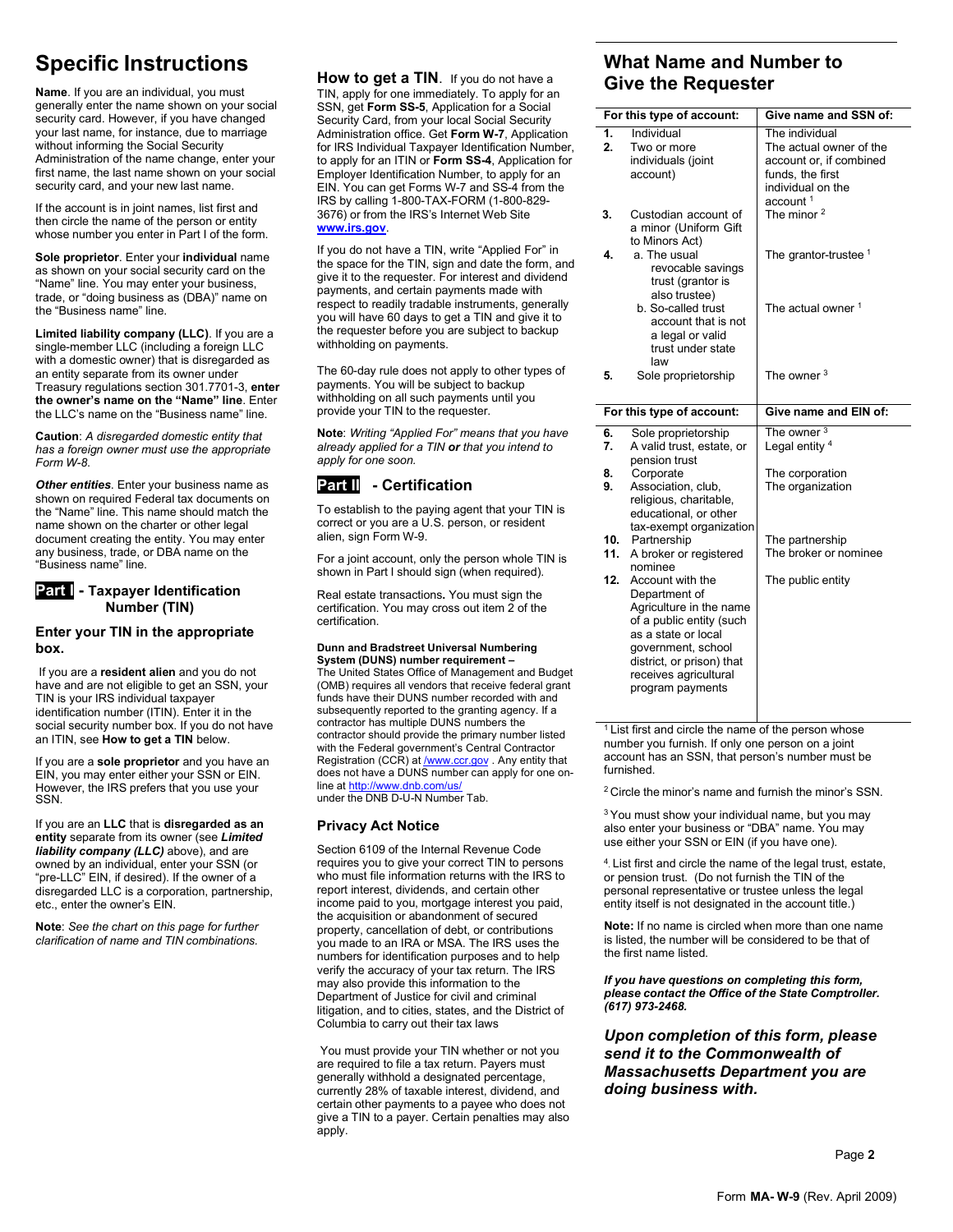

### **COMMONWEALTH OF MASSACHUSETTS** OFFICE OF THE COMPTROLLER

### **Electronic Funds Transfer (EFT) Authorization Agreement**

Complete this form to enroll, modify, or terminate an existing in electronic funds transfer (EFT) agreement with the Commonwealth of Massachusetts Departments.

| <b>PART I: REASON FOR SUBMISSION - See Instructions on Page 2</b>                                                                                     |  |                   |                                 |                                       |  |  |        |             |
|-------------------------------------------------------------------------------------------------------------------------------------------------------|--|-------------------|---------------------------------|---------------------------------------|--|--|--------|-------------|
| New Enrollment $\Box$<br>Change Enrollment $\Box$                                                                                                     |  | Cancel Enrollment |                                 | Document Included: Voided Check       |  |  |        | Bank Letter |
| PART II: ACCOUNT HOLDER INFORMATION- See Instructions on Page 2                                                                                       |  |                   |                                 |                                       |  |  |        |             |
| Account Holder Legal Name:                                                                                                                            |  |                   |                                 | DBA Name:                             |  |  |        |             |
| Street Address:                                                                                                                                       |  |                   | City:                           |                                       |  |  | State: | Zip Code:   |
| EIN:<br>Account Holder Tax Identification Number (9 digits EIN or SSN)                                                                                |  |                   |                                 |                                       |  |  | SSN:   |             |
| PART III: FINANCIAL INSTITUTION INFORMATION- See Instructions on Page 2                                                                               |  |                   |                                 |                                       |  |  |        |             |
| Financial Institution Name:                                                                                                                           |  |                   |                                 |                                       |  |  |        |             |
| Account Number:<br>Routing Number (only nine digits):                                                                                                 |  |                   |                                 | Account Type (Checking or Saving):    |  |  |        |             |
| IF YOU ARE MODIFYING BANKING INFORMATION, YOU MUST INCLUDE YOUR OLD BANK INFORMATION OR YOUR<br><b>REQUEST WILL BE RETURNED</b>                       |  |                   |                                 |                                       |  |  |        |             |
| Old Financial Institution Name:                                                                                                                       |  |                   |                                 |                                       |  |  |        |             |
| Old Account Number:<br>Old Routing Number (only 9 digits):                                                                                            |  |                   |                                 | Old Account Type(Checking or Saving): |  |  |        |             |
| PART IV: VENDOR/CUSTOMER CONTACT INFORMATION: This is the person we will contact for any questions regarding this<br>EFT – See Instructions on Page 2 |  |                   |                                 |                                       |  |  |        |             |
| Contact Person's Name:                                                                                                                                |  |                   | Contact Person's Title:         |                                       |  |  |        |             |
| Contact Person's Phone:                                                                                                                               |  |                   | Contact Person's Email Address: |                                       |  |  |        |             |
| <b>PART V: AUTHORIZATION-</b> See Instructions on Page 2                                                                                              |  |                   |                                 |                                       |  |  |        |             |

By signing below, I hereby certify that the account(s) indicated on this form is under my direct control and access; therefore, I authorize the State Treasurer as fiscal agent for the Commonwealth of Massachusetts to initiate, change, or cancel credit entries to the account(s) as indicated on this form. For ACH debits consistent with the International ACH Transaction (IAT) rules check one:

I affirm that payments authorized by this agreement are not to an account that is subject to being transferred to a foreign bank account.

 $\Box$  I affirm that payments authorized by this agreement are to an account that is subject to being transferred to a foreign bank account.

This authority is to remain in full force and effect until the Office of Comptroller (CTR) has received written notification from either me or an authorized officer of the organization of the account's termination in such time and in such a manner as to afford CTR a reasonable opportunity to act upon it.

### Account Holder must sign and mail this EFT form and include a confirmation of account information on bank letterhead or a void check and **mail to the Commonwealth Department you are doing business with.**

| Account Holder Authorized Signature: | Print Name: | Date: |
|--------------------------------------|-------------|-------|
|                                      |             |       |
|                                      | Title       |       |